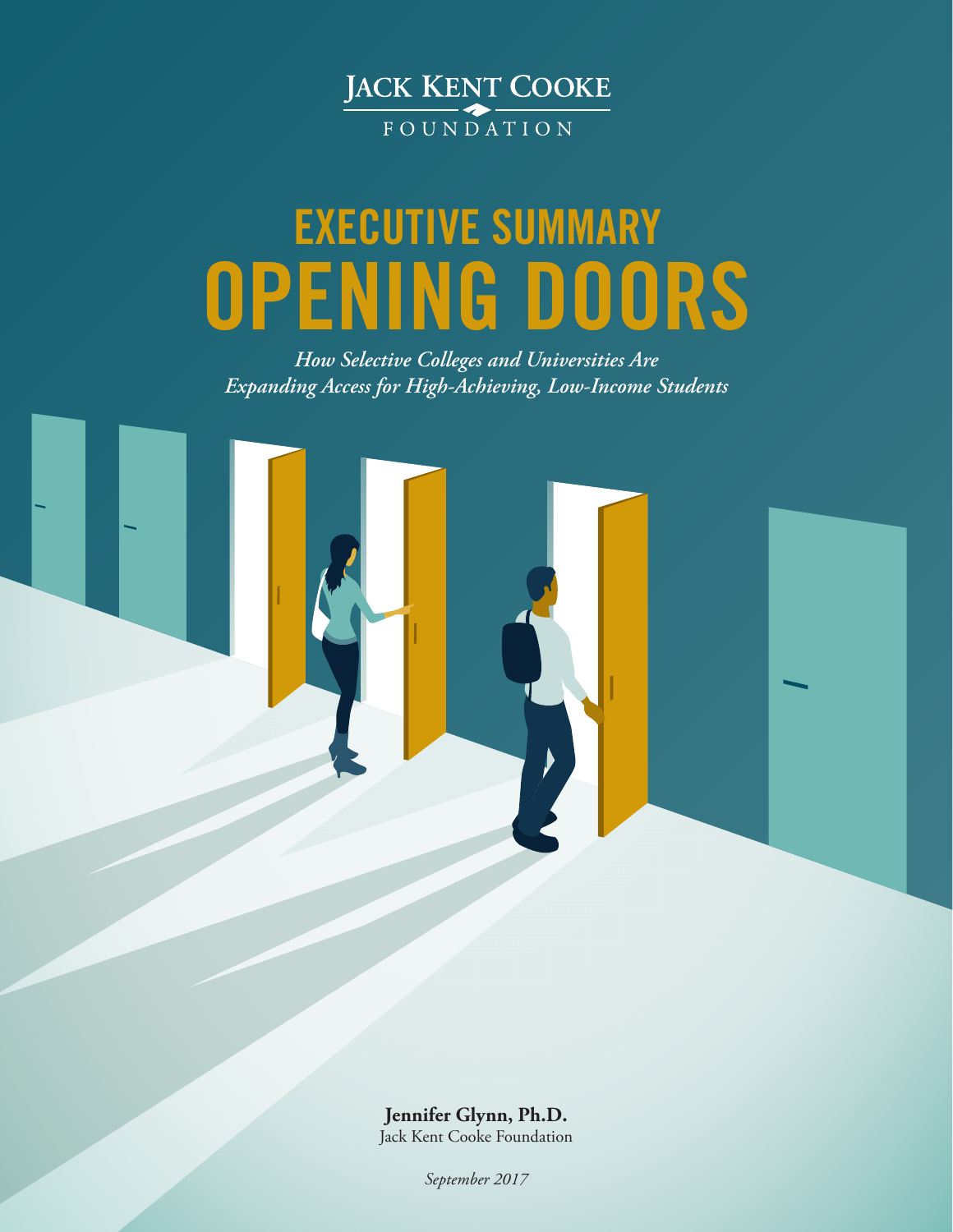# **OPENING DOORS**

*How Selective Colleges and Universities Are Expanding Access for High-Achieving, Low-Income Students*

The goal of equal educational opportunity remains unrealized at most of America's elite colleges.\* The children of wealth and privilege fill nearly *all* the seats at these institutions, while the children of poverty are almost completely absent. Far too often, a young person's educational path is determined not by intellect, but by parental income. That a child's academic fate depends more on family wealth than individual ability is a national embarrassment of the first order.

An enormous educational opportunity gap divides our nation. Students born to high-income families are five times as likely to earn a college degree as students from low-income families.1 This is not because having money boosts a student's intelligence, but because of the sheer unfairness of the college admissions process.

The gap is greatest at our nation's top colleges. As we reported in a [study](http://www.jkcf.org/assets/1/7/JKCF_True_Merit_Report.pdf) issued in 2016, students from the wealthiest 25 percent of families make up 72 percent of the enrollment at the elite colleges.<sup>2</sup> In sharp contrast, students from the poorest 25 percent of families account for a *mere 3 percent* of enrollment at these schools. This means that there are 24 high-income students for each low-income student at these elite colleges – an astounding imbalance.

Some enormously talented low-income students are actually deprived of going to college entirely. An earlier Cooke Foundation study found that *7 percent of students (1 in 14) from low-income families who scored in the top 25 percent academically do not enroll in college.*<sup>3</sup> This is a gross unfairness to students who achieved at the highest levels despite being from families of very modest means that cannot afford exotic summer vacations, advanced courses, supplemental programs, and test prep courses.

Nor is the severe underrepresentation of low-income students a function of students' abilities. These students have proven that they can excel at the most selective colleges if given the chance. When high-achieving students from families with limited financial means are admitted to selective institutions, they thrive. *They earn high grades and graduate at rates at least equal to their wealthier peers.*<sup>4</sup>

Fortunately, growing numbers of elite colleges are taking steps to open their doors wider to high-achieving, low-income students. **This report examines the success of several of these institutions, explaining how the colleges can serve as role models for other institutions that wish to become more economically diverse.**

The best practices we highlight are drawn primarily from Amherst College, Davidson College, Pomona College, Rice University, and Stanford University. These five institutions were all finalists for the 2016 Cooke Prize for Equity in Educational Excellence, a \$1 million award to a selective college that has demonstrated excellence in admitting, supporting, and graduating outstanding low-income students. Amherst won the prize last year, but the other four schools were strong contenders.

Based on the success of the institutions we studied, this report identifies a checklist of proven, practical steps that we recommend to top colleges that desire to become more accessible to students with big brains and small wallets.

**We have identified 14 practices that facilitate smart, low-income students' entry into the most selective colleges.** The practices are grouped into specific actions that will encourage high-achieving, low-income students to apply, improve their chances of admission, and encourage admitted low-income students to enroll.

### **THE APPLICATION PROCESS**

#### **1. Make clear the true cost of college attendance after financial aid.**

Many low-income students and their parents don't realize that financial aid can often make an institution – including a private college with a high "sticker price" of \$50,000 or more – actually less expensive than the local community college. *As a result of this erroneous belief, many academically qualified low-income students don't even apply to a selective college.*

\*Throughout this report we use the terms "elite colleges," "top colleges," and "selective colleges" to refer to both postsecondary colleges *and* universities that typically admit only a portion of their applicant pool, consisting of students with high levels of initial academic readiness as measured by grades and standardized test scores. For analysis purposes we count as "selective" any institution classified by the Barron's Profiles of American Colleges as "Most Competitive" or "Highly Competitive," roughly 300 institutions.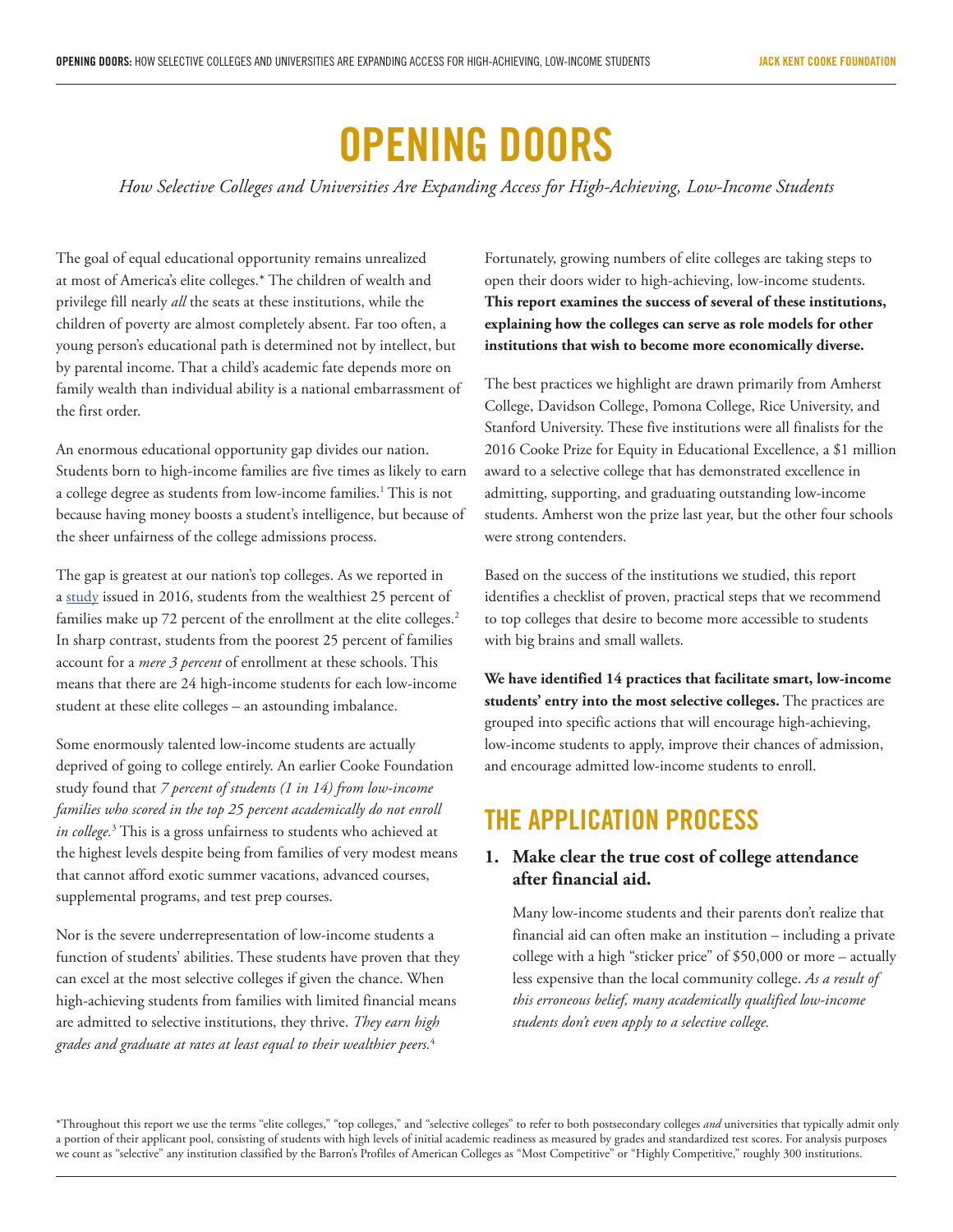#### **2. Reduce the costs associated with applying to college.**

This includes making prominent the mechanism for waiving the application fee for low-income students.

#### **3. Make the college application process simpler.**

Many low-income students lack adults in their lives who can help them navigate the application process. Many attend high schools where college counselors have huge caseloads and have not been adequately trained. Expecting low-income students to figure out the complex process of applying for admission and financial aid *completely on their own* places them at a tremendous disadvantage.

#### **4. Customize messaging to encourage low-income students to apply.**

Many high-achieving, low-income students believe they will not fit in at an elite college, where they have the perception that almost everyone else comes from families with much higher incomes. Schools need to make sure that their websites, written materials, and presentations are welcoming to students from all income levels.

#### **5. Partner with high schools and communitybased organizations to target outstanding low-income students.**

Rather than waiting for low-income students to apply, colleges should reach out to such students to offer information about college choices and the application process, and bring students to campus. Colleges can also educate high school counselors and teachers about the admissions process.

# **THE ADMISSIONS PROCESS**

#### **6. In evaluating applications, recognize the barriers low-income students have already overcome.**

*High achieving, low-income students often attend schools that lack the same resources as schools that higher-income students attend,* such as adequate counseling services, online tools like Naviance, and a selection of Advanced Placement courses. In addition, the parents of low-income students can't afford supplemental learning experiences – such as summer camps, tutoring,

college courses, and college advisers. And many low-income students must hold after-school jobs that make it impossible to participate in extracurricular activities. It is extraordinary that despite these barriers *some* low-income students are able to compete effectively for the top colleges in the country. This achievement is worthy of recognition in the admissions process.

#### **7. Critically examine the admissions process to identify all aspects where low-income students are disadvantaged.**

Collect income information to examine admissions outcomes by income. In the same way that resources are focused on ensuring diversity of geographic origin, gender, or race and ethnicity, similar attention should be paid to promoting socioeconomic diversity. Colleges should identify the reasons why low-income applicants are being denied admission.

#### **8. Remove admissions practices that disadvantage low-income applicants.**

Critically assess the use of standardized tests scores (SAT and ACT), eliminate preferences given to legacy applicants (children of alumni), and revise the early admissions process to eliminate its unfairness to low-income students.

#### **9. Cultivate the academic abilities of low-income students.**

To make up for the limited availability of Advanced Placement courses, International Baccalaureate courses, and other enrichment opportunities, colleges should create opportunities for low-income students to attend academic summer programs on campus; educational programs at K-12 schools; and educational programs for teachers to improve their teaching of high-achieving, low-income students.

#### **10. Expand transfer access for students from community colleges.**

Community colleges provide an excellent pool of highachieving, low-income students who selective colleges should attempt to attract. *Yet our research shows that only 63 percent of selective four-year institutions accept transfer credits from community colleges.* This is despite the fact that high-achieving community college students have demonstrated they can succeed at a high level at four-year colleges.